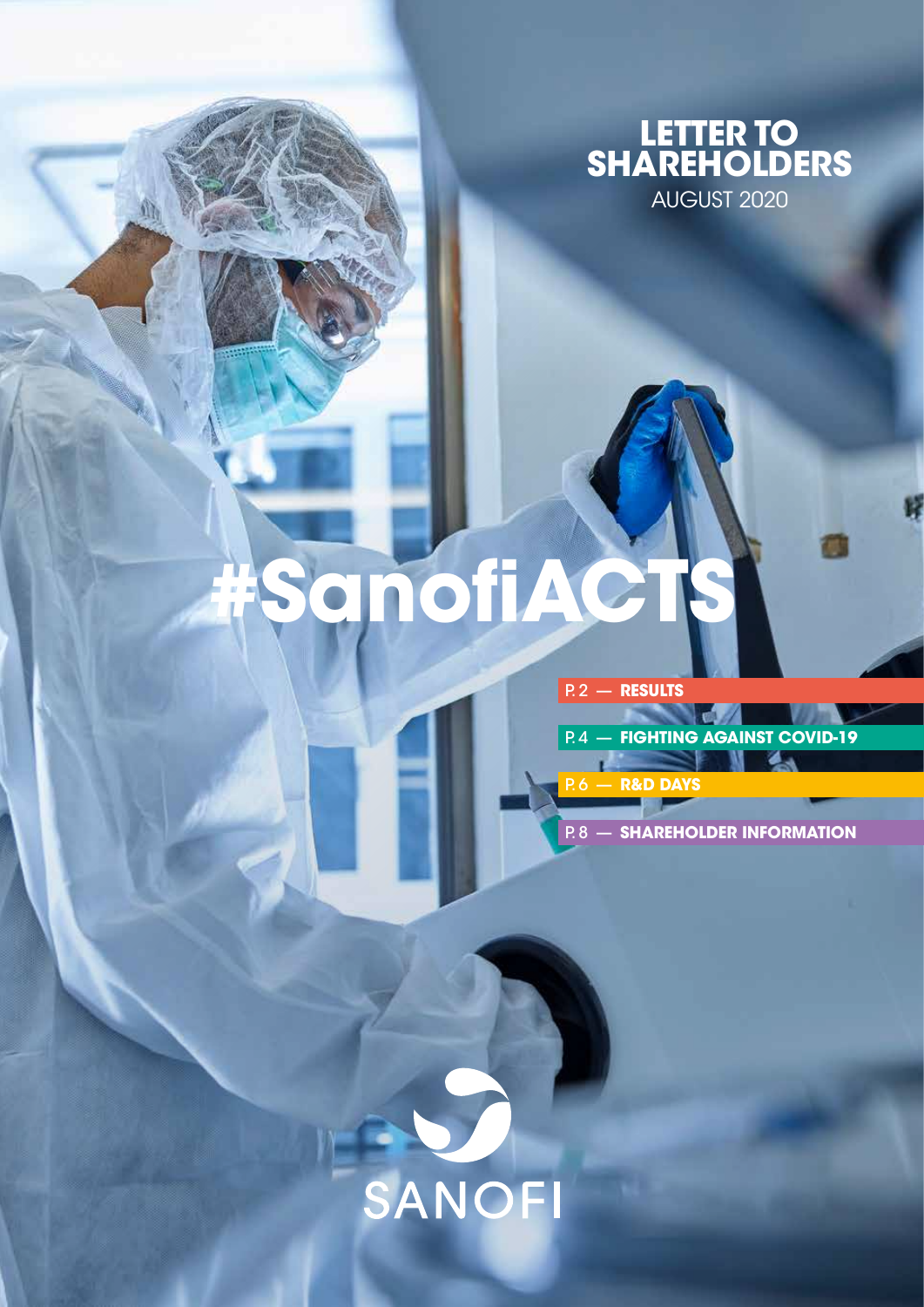<span id="page-1-0"></span>

### MESSAGE FROM THE CHAIRMAN



#### Dear shareholders,

The health crisis caused by the emerge of COVID-19 is exceptional both in terms of magnitude and brutality. Sanofi decided to step up to the plate very early on both in terms of research looking for new vaccines and clinical trials to test out therapeutic solutions: these were massively increased. The manufacturing of essential products has been significantly increased as well and significant donations have been made to unburden healthcare systems and help medical workers. Finally, Sanofi, in a spirit of responsibility, decided to waive any kind of government aids.

You witnessed yourselves by participating virtually in our digital General Meeting, your company immediately adapted its working methods to ensure the continuity of its mission in these extraordinary times.

I would like to congratulate and thank all company employees who have shown remarkable commitment, working relentlessly to provide solutions to the various problems encountered in this exceptional situation. Some of our medical and paramedical staff have also joined the front lines. Thanks to this tremendous commitment, under the leadership of Paul Hudson and the Executive Committee, the company has demonstrated that it is an essential link in the healthcare supply chain in France and worldwide.

As you can see, despite the circumstances, we can be confident about the future of Sanofi.

I thank you for your trust and continuing loyalty.

"The company has demonstrated that it is an essential link in the healthcare supply chain in France and worldwide."

### FIRST HALF 2020 RESULTS



*1- Growth rates are expressed at constant exchange rates (CER). Growth rates in parentheses are expressed on a reported basis. For definitions of financial indicators, please consult the press release issued on July 29, 2020. 2- Earnings per share.* 

# INTERVIEW WITH THE CHIEF EXECUTIVE OFFICER

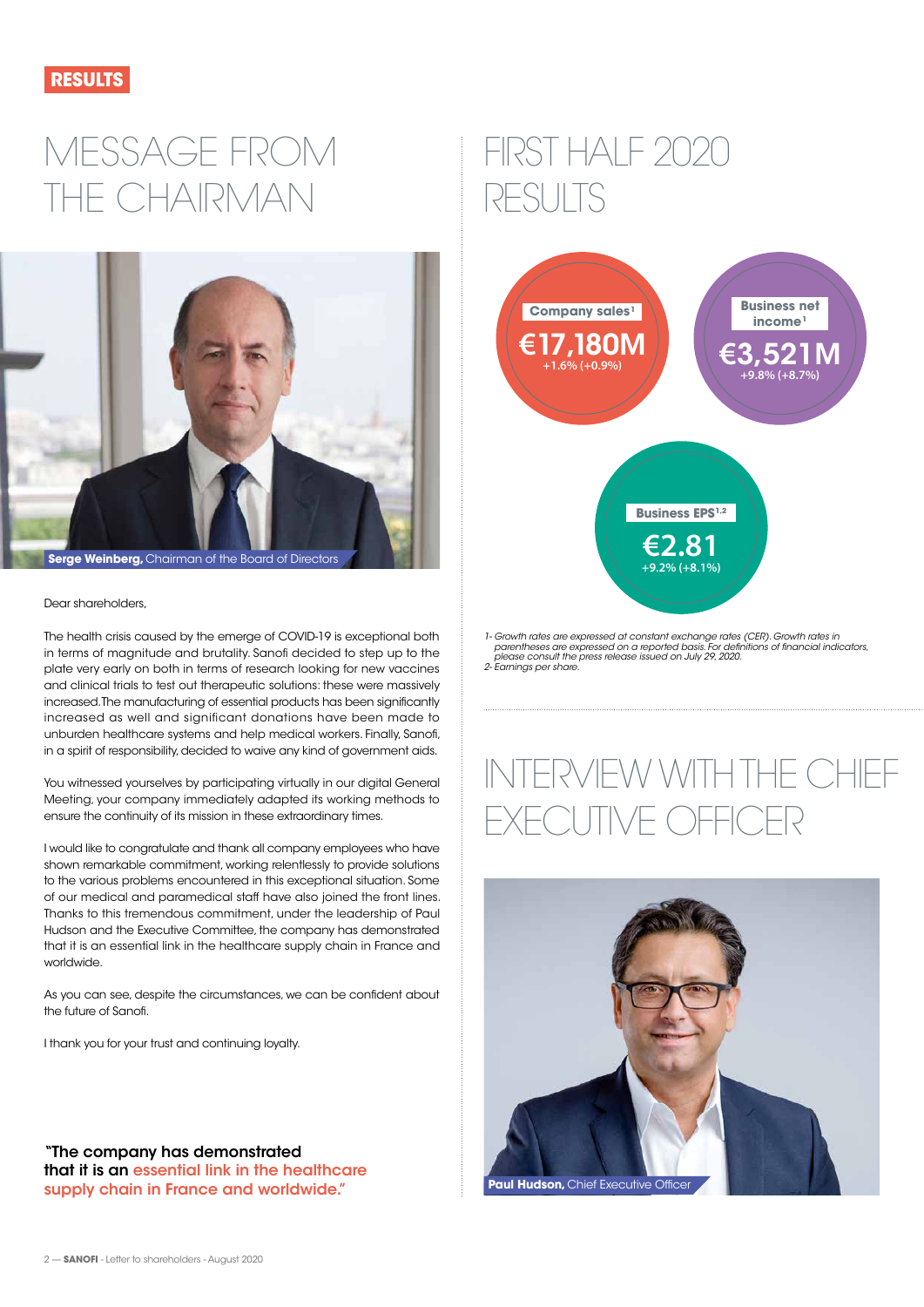### ENERAL MFFTING 2020



The Ordinary General Shareholders' Meeting of Sanofi was held on April 28, 2020, without the physical presence of its shareholders, in accordance with the derogating measures adapting the rules governing the deliberation of general meetings taken by the French authorities as part of the fight against COVID-19, at the Company's registered office in Paris, under the chairmanship of Serge Weinberg.

All resolutions submitted to the vote were adopted by the shareholders, except for the nineteenth resolution relating to the compensation awarded for the 2019 financial year to Olivier Brandicourt, former Chief Executive Officer in office until August 31, 2019. The Board of Directors met after the meeting. The final financial terms of Olivier Brandicourt's departure were communicated in a separate press release.

The General Meeting approved the individual Company and consolidated financial statements for the fiscal year 2019. The General Meeting decided

on the distribution of a cash dividend to the amount of €3.15 per share with payment as of May 6, 2020.

The General Meeting also renewed Laurent Attal, Carole Piwnica, Diane Souza and Thomas Südhof as Directors, ratified the co-opting of Paul Hudson and approved the appointment of Rachel Duan and Lise Kingo as Independent Directors in replacement of Suet-Fern Lee and Claudie Haigneré.

Following the General Meeting, the Board of Directors is still comprised of 16 members, of whom six are women and two are Directors representing employees. The Board of Directors remains for a large majority comprised of Independent Directors.

The voting results and the videocast of the Annual General Meeting are available on: **[www.sanofi.com/AGM2020](http://www.sanofi.com/AGM2020)**

At its meeting held on May 22, 2020, the Board of Directors duly noted the resignation of Emmanuel Babeau and decided, after consultation of the Appointments and Governance Committee, to coopt Gilles Schnepp as Independent Director for the remainder of Emmanuel Babeau's term of office (expiring at the end of the Annual Shareholders' Meeting held in 2022 to approve the financial statements for the fiscal year ending December 31, 2021). Gilles Schnepp has also been appointed as a member of the Audit Committee. The cooptation of Gilles Schnepp will be subject to ratification by the next Shareholders' Meeting of Sanofi, on April 28, 2021.

#### **Sanofi has recently presented new R&D updates in a few virtual events. What can we learn from it?**

Since joining Sanofi, I have often noted that our R&D engine and pipeline is, unfortunately, a well-kept secret. Our virtual R&D Day event allowed us to further share the story of the science that drives our pipeline and demonstrate the real momentum developing over the last few months with positive clinical and regulatory results. We could have easily fallen short of our R&D commitment because of COVID-19. Instead, the pandemic revealed the best of Sanofi as a company of entrepreneurs and innovators.

#### **Precisely, about COVID-19, could you tell us more about your vaccine projects?**

We are moving forward with two different and complementary approaches because we believe this gives us a better chance of success to develop a safe and effective vaccine. One of the projects uses our recombinant DNA platform. It is a proven technology platform, used for our Flublok® influenza vaccine. We are partnering with GSK and collaborating with the Biomedical Advanced Research and Development Authority (BARDA) on this project and, should clinical development prove successful, we could expect an approval by the first half of 2021. All of our teams are working hard to ramp up our manufacturing capacity to be able to produce a billion doses and make this potential vaccine accessible to as many people as possible. Our second vaccine candidate developed with Translate Bio takes a more innovative approach based on natural messenger RNA.

The pandemic gave us a glimpse of what a world without vaccines could look like, so we also doubled down on our efforts to develop new vaccines against infectious diseases, a key pillar of our corporate strategy. We announced investments to make France our world class center of excellence in vaccine research and production and expanded our collaboration with the US biotech Translate Bio to pursue novel mRNA vaccines.

#### **How do you see the near future?**

We still have some work to do to catch up to some of our industry peers, and we are doing so quickly.

Expanding the universe of drugs is a continuous process, but it is essential to achieving our goal of changing the practice of medicine to the benefit of patients. I am lucky to work with some phenomenally talented people who are working tirelessly every day to push the boundaries of science. The pandemic is also an opportunity for large corporations like ours to rethink societal impact strategy and accelerate efforts to tackle other pressing but less apparent threats, such as climate change.

"The pandemic revealed the best of Sanofi as a company of entrepreneurs and innovators."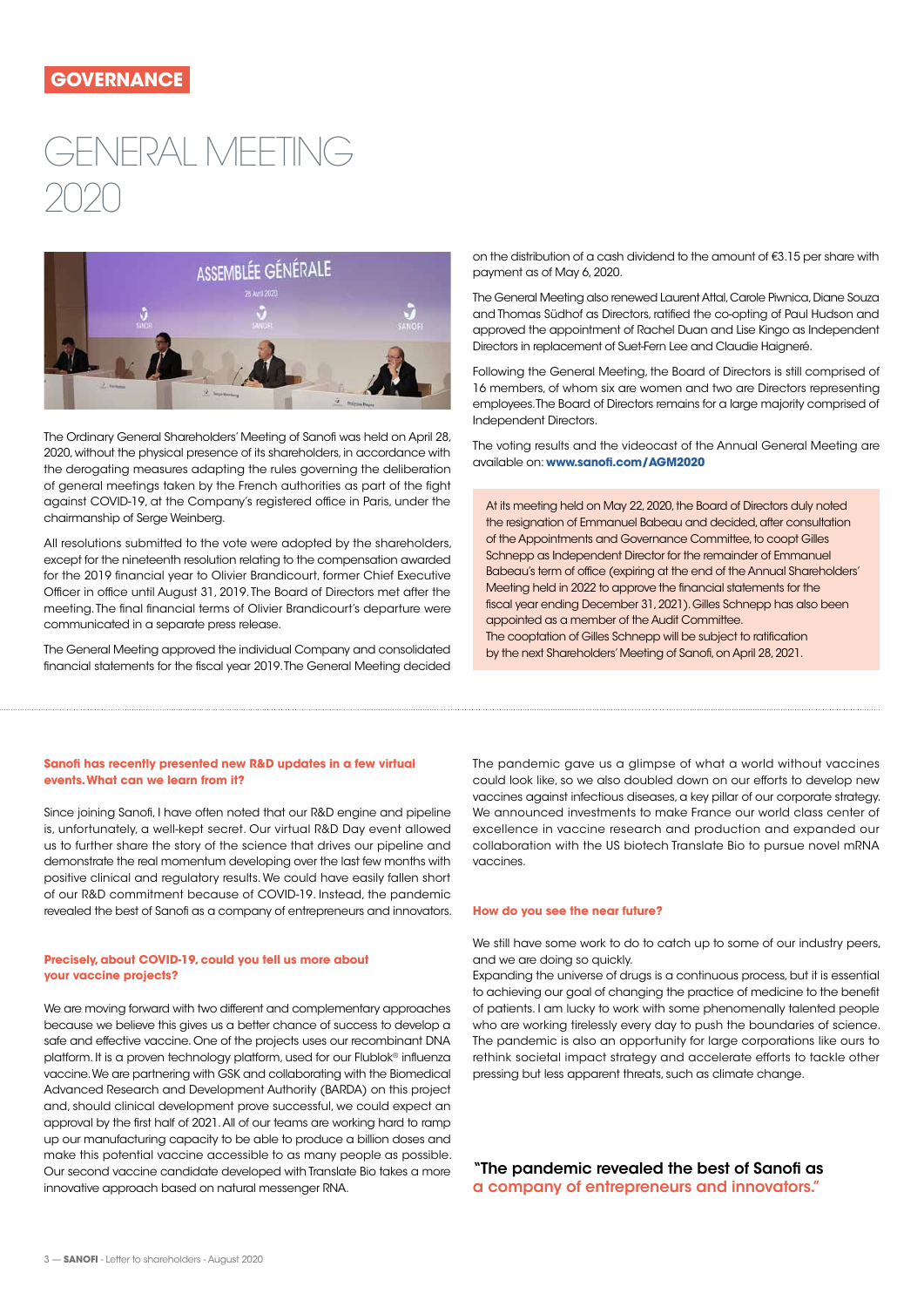# <span id="page-3-0"></span>SANOFI'S RESPONSE IN THE FIGHT AGAINST COVID-19

As the unprecedented COVID-19 pandemic continues to spread around the world, Sanofi is at the forefront of multiple initiatives to fight the disease, while also carrying on the daily business of making and delivering medicines for patients.



#### #SanofiACTS in numbers

1 home test in development

2 ongoing vaccine projects

100% of manufacturing sites operational

€100 million to the national solidarity effort in France

€610 million investments announced in vaccines

20,000 employees working every day in all industrial sites

#### DEVELOPING A HOME TEST

This initiative consists in the development of an over the counter, self-testing solution, in collaboration with a Californian startup, Luminostics.

The goal is to provide a smartphonebased solution that can be carried out at home without a healthcare professional or laboratory tests. The test, designed to detect the COVID-19 virus from respiratory samples, gives a result in 30 minutes or less. Aim is to have a self-testing solution available before the end of 2020.

#### VACCINES PROJECTS

Sanofi Pasteur, the vaccines global business unit of Sanofi, has launched several collaborations to pursue different, innovative approaches to develop a safe and effective vaccine as quickly as possible. Most recently, it joined forces with GlaxoSmithKline (GSK) to develop an adjuvanted COVID-19 vaccine.

Sanofi brings to the partnership the antigen (the protein that stimulates the body's immune

response against the virus), which is based on recombinant DNA technology. Development of the recombinant-based COVID-19 vaccine candidate is being supported through funding and a collaboration with the Biomedical Advanced Research and Development Authority (BARDA), in the US.

GSK will contribute its adjuvant technology, an ingredient added to enhance the immune response, reduce the amount of vaccine protein required per dose and improve the chances of delivering an effective vaccine that can be manufactured at scale.

The candidate vaccine is expected to enter clinical trials in the second half of 2020 and to be available by the second half of 2021.

Additionally, Sanofi is exploring other options to discover, design, and manufacture a vaccine against COVID-19. This includes working with Translate Bio, a clinical-stage messenger RNA (mRNA) biotechnology company, where Sanofi is combining its deep vaccine expertise with Translate Bio's mRNA platform.

Collaborations are also ongoing with the Coalition for Epidemic Preparedness Innovations,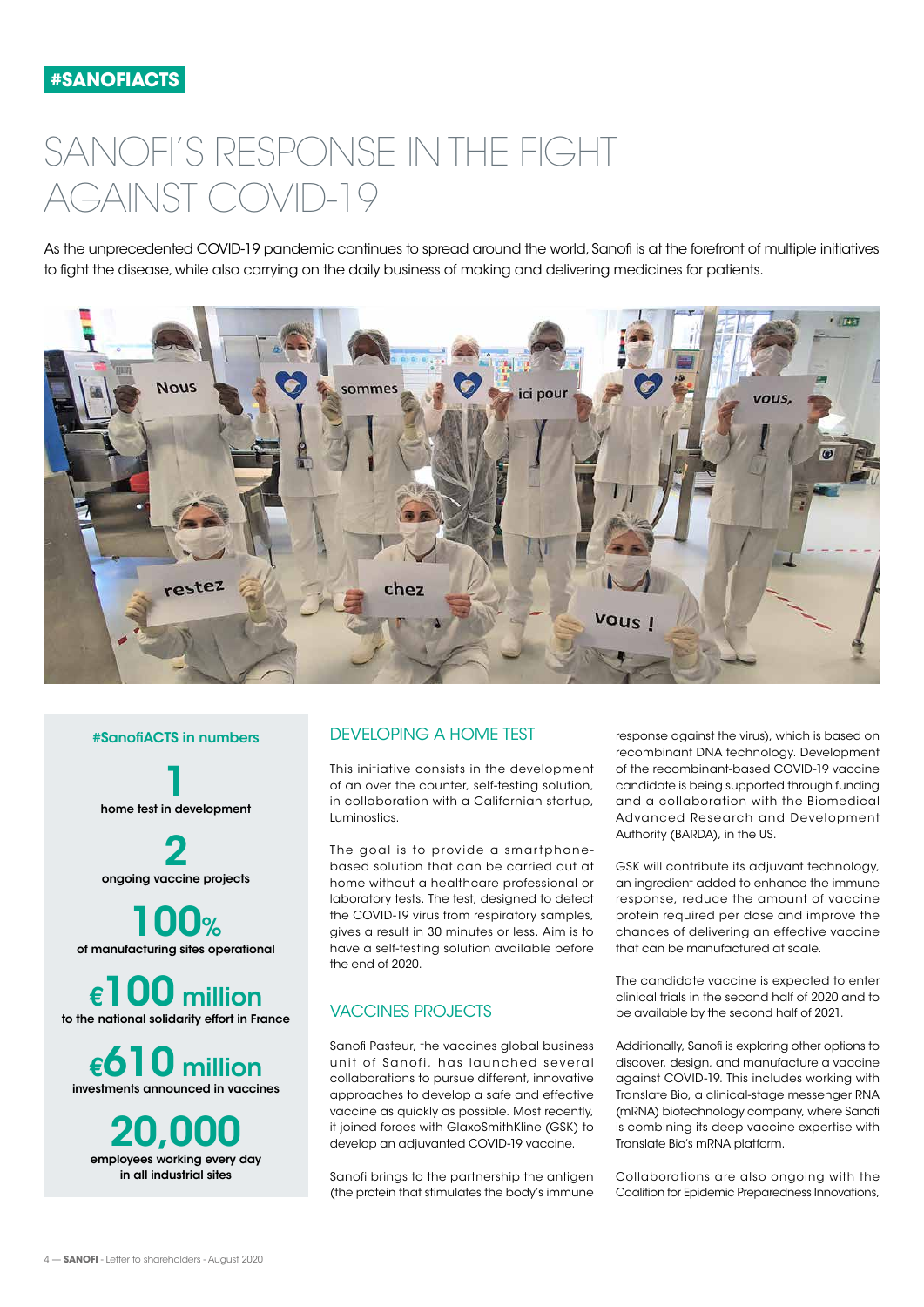

*"We are using an existing technology that was designed for influenza, and we're applying it to the new virus that causes COVID-19 disease. Having the existing platform and partnerships are key to accelerating development as much as possible."* 

**John Shiver,**  Head of Sanofi Vaccine R&D

which coordinates the development of future vaccines against targeted epidemic pathogens identified by the World Health Organization (WHO). Sanofi is also part of a consortium of 15 healthcare companies alongside the Bill & Melinda Gates Foundation working to identify concrete actions that will accelerate treatments, vaccines, and diagnostics.



#### MAINTAINING MANUFACTURING AND SUPPLY

Two-thirds of Sanofi medicines and vaccines are on the WHO's list of essential medicines, so while much of the world has gone into lockdown, Sanofi's global network of manufacturing plants remains operational to help ensure continued supply of all Sanofi medicines and vaccines. There are currently no anticipated shortages for patients resulting from the COVID-19 situation.

It is with these patients in mind that the 20,000 industrial affairs collaborators show up for work seven days a week to meet the demand from governments, health authorities, hospitals, wholesalers and pharmacies around the world.



*"We are on the front line in this battle, and patients, healthcare professionals and health authorities count on us to obtain the medicines they need."* 

**Philippe Luscan,**  Executive Vice President, Global Industrial Affairs

#### INVESTING IN SCIENCE

Sanofi's quick response on so many fronts is not accidental. It stems from years of investment in vaccine technology and earlier work on a SARS vaccine program. The pace with which regulatory authorities globally have provided cooperation is also unprecedented, enabling clinical trials to start in days rather than months.



#### **Sanofi invests to make France its world class center of excellence in vaccine research and production**

During a visit by French President Emmanuel Macron at the Sanofi Pasteur site of Marcy-l'Étoile, Sanofi announced it will invest more than half a billion euros to create a state-of-the-art vaccine production site (Neuville-sur-Saône) and a new research center (Marcy-l'Étoile) dedicated to vaccines.

#### • Neuville-sur -Saône: €490 million investments

Sanofi will create its Evolutive Vaccine Facility (EVF). This stateof-the-art industrial site –first worldwide to be built– will utilize the latest innovative vaccine production technologies. EVF is a new type of factory designed around a central unit housing several fully digital production modules that make it possible to produce three to four vaccines simultaneously, versus only one in current industrial sites.

#### • Marcy-l'Étoile: €120 million investments

Sanofi will create a new R&D center to develop future vaccines. This state-of-the-art digital facility will house highly specialized laboratories that will enable the development of vaccines against emerging diseases and pandemic risks. The facility will become a world reference for pre-clinical research and pharmaceutical and clinical development.



*"Sanofi's heart beats in France. We have a long history and exceptional teams working throughout the country, embodying our strong values. By investing in a new industrial site and a R&D center, Sanofi positions France at the core of its strategy, aiming to make France a world-class center of excellence in vaccine research and production."* 

**Paul Hudson,**  Chief Executive Officer at Sanofi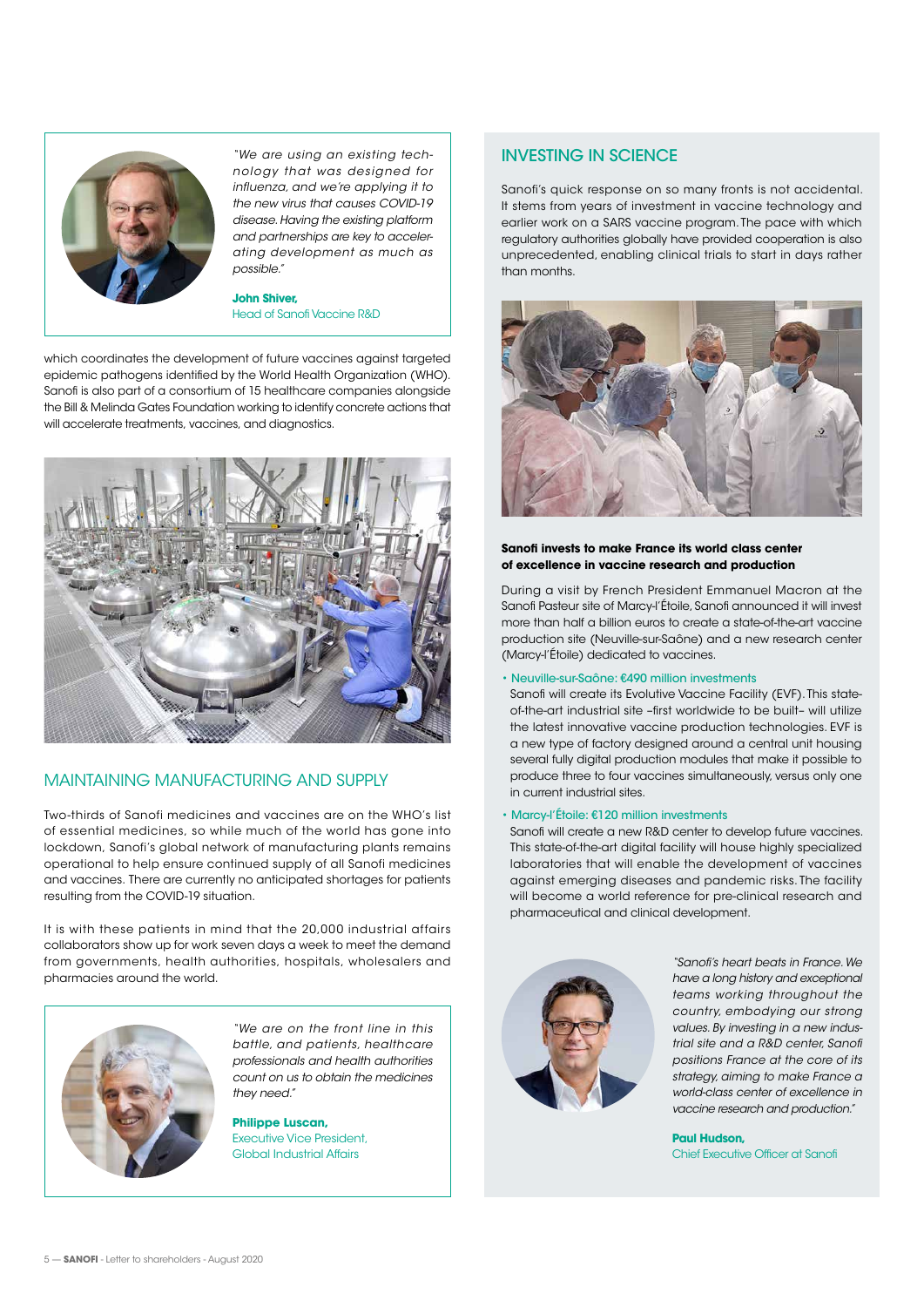### <span id="page-5-0"></span>R&D DAYS

Sanofi hosts a series of interactive webcast events highlighting key priority pipeline programs. The five-part webcast series included a virtual R&D Day on June 23, 2020.



On June 23, 2020, Sanofi Chief Executive Officer Paul Hudson, Global Head of R&D John Reed, and members of the R&D and commercial leadership teams provided an update on Sanofi's approach to deliver potentially transformative medicines to patients.



*"Since last December, we have been making tremendous progress on our ability to grow a pipeline of potentially transformative treatments through a unique, adaptive strategy that best positions Sanofi to deliver on our goal of bringing practicechanging medicines and vaccines to patients. While we have greatly accelerated our efforts across six priority development programs, the* 

*momentum we are seeing can be found across our entire pipeline. This is largely driven by how we are leveraging our innovative technology platforms and the deep insights we have gained into patients' needs and disease pathways."*

**Paul Hudson,**  Chief Executive Officer at Sanofi

#### SANOFI TRANSFORMS ITS R&D TO DRIVE PRODUCTIVITY

Sanofi is transforming its R&D organization based on the pillars of the Company's strategy announced at Capital Markets Day last December.

**Focus on priorities** by allocating R&D resources towards potential first-in-class or best-in-class medicines.

**Lead with innovation:** Sanofi's unique range of internal technologies are delivering novel, cutting-edge drug discovery capabilities.

**Accelerate efficiency** by relentlessly improving clinical operations and embedding digital and real-world data capabilities, so Sanofi can move at greater speed.

**Reinvent the way R&D performs** by substantially simplifying the organization's ways of working. This includes an integrated development organization, streamlined governance and greater team empowerment.

#### SYNTHORIN PLATFORM

Originated from the acquisition of the Californian biotech Synthorx early 2020, the Synthorin platform, based on novel synthetic biology, is a unique platform that expands the genetic alphabet through the creation of a new DNA base pair, resulting in substantially increased diversity of proteins, and gives scientists the potential to build a new generation of precision medicines for oncology and autoimmune disease.

#### OTHER R&D UPDATES

This session was also the opportunity to give new updates about some of the ongoing clinical projects: venglustat in rare diseases, fitusiran and BIVV001 (from Bioverativ) in hemophilia:

**Venglustat** builds on Sanofi's rare diseases heritage combined with a deep understanding of disease pathways,

**Fitusiran & BIVV001** use new modalities and cutting-edge protein engineering to potentially deliver differentiated solutions for patients suffering from hemophilia.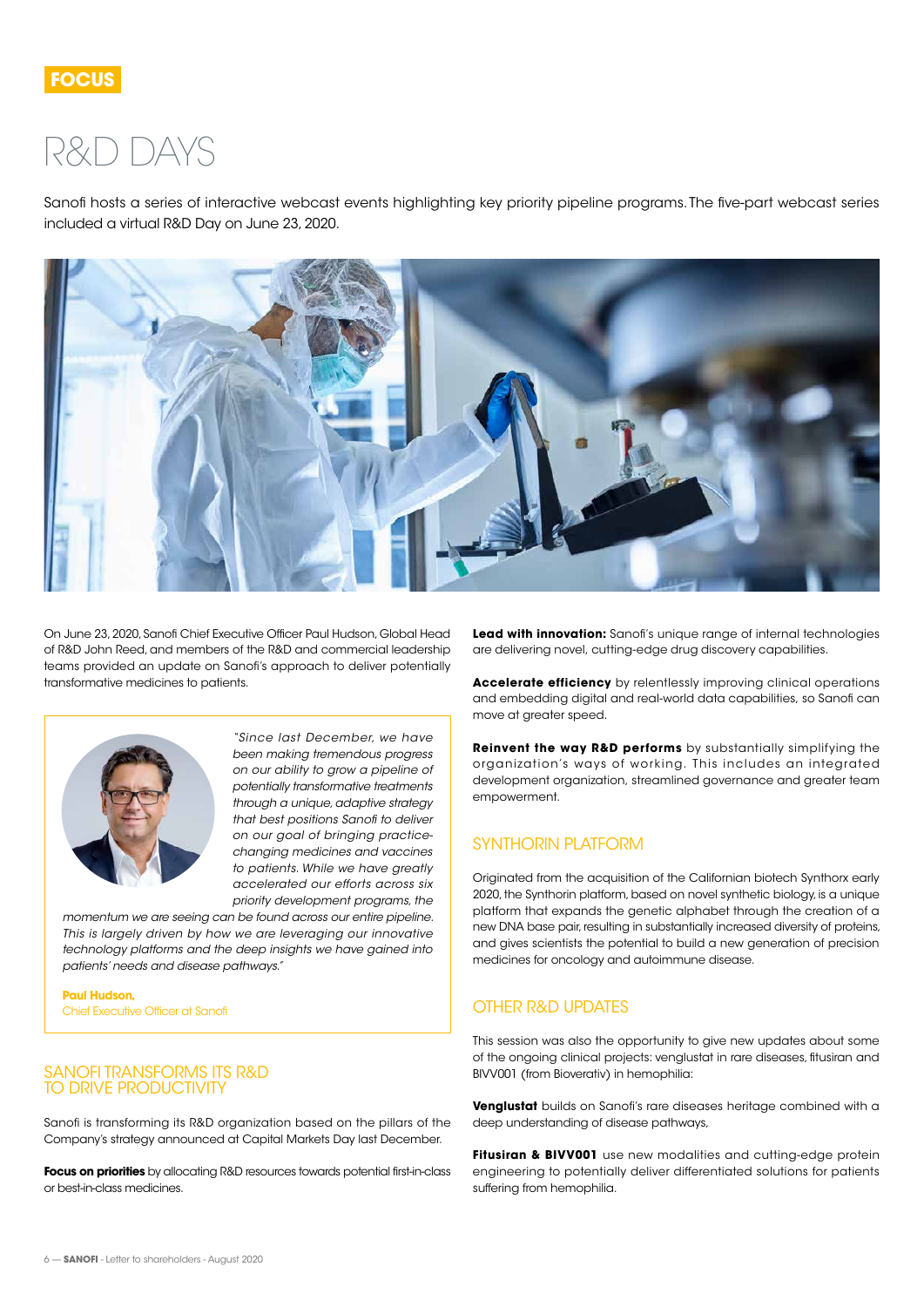#### R&D DAYS – FIRST 3 SESSIONS

#### **April 23, 2020: BTK inhibitor ('168)**

Sanofi's investigational BTK (Bruton's tyrosine kinase) inhibitor, an oral, brain-penetrant, selective small molecule achieved both the primary and secondary endpoints in a Phase 2b trial evaluating efficacy and safety in participants with relapsing forms of multiple sclerosis. The BTK inhibitor (SAR442168) significantly reduced disease activity associated with multiple sclerosis. Sanofi obtained global rights to develop and commercialize SAR442168 under a license agreement with Principia Biopharma, Inc.

#### **June 2, 2020: strategy in oncology & ASCO**

Paul Hudson along with R&D and commercial leaders provided an overview of Sanofi's oncology strategy and progress update of its related key products and pipeline programs. Sanofi's oncology strategy is focused on four core therapeutic areas with four anchor treatments the company believes have the potential to transform patient care.

#### **June 11, 2020: Dupixent® (dupilumab) R&D**

Sanofi commercial and R&D executives provided an overview of the growth and development strategy for Dupixent®. As announced in December 2019, Sanofi expects to deliver strong growth for Dupixent® with the ambition of achieving more than €10 billion in peak sales driven by its selective mechanism of action targeting the type 2 inflammation pathway. Sanofi co-develops and co-commercializes Dupixent® with Regeneron.

The Company plans to hold its fifth event on July 30, 2020, focused on nirsevimab, a monoclonal antibody that could potentially offer a population-based solution to prevent respiratory syncytial virus (RSV) infection for all infants.

#### SANOFI SELLS ITS EQUITY INVESTMENT IN REGENERON

Sanofi announced on May 29, 2020 the closing of its sale of 13 million shares of Regeneron common stock through a registered offering, and the completion of Regeneron's repurchase of 9.8 million shares in common stock directly from Sanofi. As a result of the offering, Sanofi has sold its entire equity investment in Regeneron, (excluding 400,000 Regeneron shares, which Sanofi is retaining) for total gross proceeds amounting to \$11.7 billion. Sanofi originally purchased a shareholding in Regeneron in 2004.

*"Sanofi and Regeneron's collaboration, which started in 2003, has been one of the most productive in the industry, creating significant value for both companies but more importantly, resulting in five important medicines for patients. Sanofi remains committed to continuing our collaboration with Regeneron which remains an integral part of our overall strategy, and this decision was fully aligned with Regeneron,* said Paul Hudson, Chief Executive Officer, Sanofi. *The decision to divest our holdings is consistent with our efforts to enhance value creation for our shareholders. We believe the proceeds from this transaction will help further our ability to execute on our strategy to drive innovation and growth."*

*This article shall not constitute an offer to sell or the solicitation of an offer to buy the securities described herein, nor shall there be any offer or sale of these securities in any state or jurisdiction in which such offer, solicitation or sale would be unlawful prior to registration or qualification under the securities laws of any such state or jurisdiction.*

#### **EXECUTIVE COMMITTEE**

#### APPOINTMENT OF NEW LEADERS TO EXECUTIVE COMMITTEE

Sanofi has named four new leaders to its Executive Committee. These appointments now complete the announced changes in February to further simplify the Company's executive leadership team.

#### **Natalie Bickford, Executive Vice-President, Chief People Officer**

Natalie Bickford joined Sanofi on August 1, 2020. Ms. Bickford brings a wealth of consumer-facing experience. She held previous Human Resources leadership positions at Sodexo, AstraZeneca or Merlin Entertainments. She has consistently demonstrated passion for engaging teams and driving change in behaviors and culture.

#### **Arnaud Robert, Executive Vice-President, Chief Digital Officer**

Arnaud Robert joined Sanofi as CDO on June 15, 2020. A newcomer to the pharma sector, Mr. Robert brings a strong background in consumer and omni-channel digital experiences, big data solutions and technology. He has held previous leadership positions at The Walt Disney Company, Nike or Viking Cruises.

#### **Julie Van Ongevalle, Executive Vice-President, Consumer Healthcare**

Julie Van Ongevalle will join Sanofi on September 1, 2020. She is currently Global Brand President of Origins, a division of the Estée Lauder Companies. Her deep knowledge of consumers and digital will be essential as Sanofi advances build a standalone, agile and multi-local brands Consumer Healthcare business.

#### **Thomas Triomphe, Executive Vice-President, Sanofi Pasteur**

Thomas Triomphe was promoted to Executive Vice-President, Head of Sanofi Pasteur, effective June 15, 2020. Mr. Triomphe joined Sanofi Pasteur in 2004 and has since held different roles of increasing responsibility in sales and marketing, at the country, regional, and global levels.



The complete Sanofi Executive Committee now includes the four heads of the Company's global business units (Sanofi Genzyme, Sanofi Pasteur, General Medicines, and Consumer Healthcare) as well as the global Heads of Research and Development, Industrial Affairs, Finance, Human Resources, Legal and Digital.

Find out all information about the Executive Committee: **[https://www.sanofi.](https://www.sanofi.com/en/about-us/governance/executive-committee ) [com/en/about-us/](https://www.sanofi.com/en/about-us/governance/executive-committee ) [governance/](https://www.sanofi.com/en/about-us/governance/executive-committee ) [executive-committee](https://www.sanofi.com/en/about-us/governance/executive-committee )**